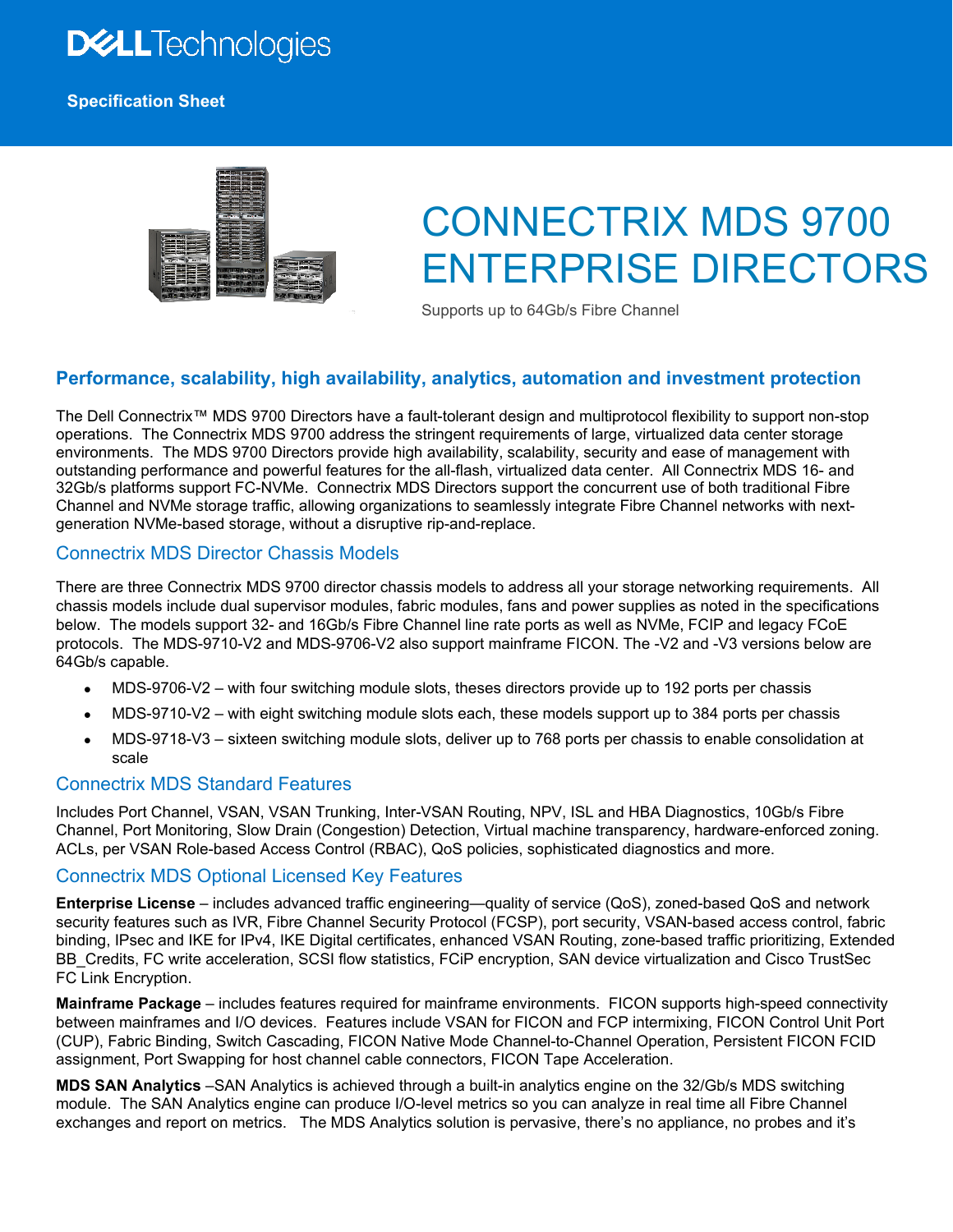always on. SAN Insights is required to enable access to telemetry data which Data Center Network Manager (DCNM) can display.

# Connectrix MDS Management – Data Center Network Manager (DCNM)

DCNM Advanced includes advanced management capabilities such as vCenter integration, performance trending, advanced provisioning, backup and dashboards.

DCNM Essentials (Unlicensed) - You can download it for 90-daiys at the following link:

<https://www.dell.com/support/home/en-us/product-support/product/connectrix-mds-series-software/drivers>

This table highlights the differences between DCNM Advanced and DCNM Essentials which is also known as "DCNM Unlicensed".

| <b>DCNM Advanced</b>                                                                                                                                                                                                                                                                                                                                                                                                                                                                                                                                                                                  | <b>DCNM Essentials</b>                                                                                                                                                                                                                                                                                                                                                                                                                 |
|-------------------------------------------------------------------------------------------------------------------------------------------------------------------------------------------------------------------------------------------------------------------------------------------------------------------------------------------------------------------------------------------------------------------------------------------------------------------------------------------------------------------------------------------------------------------------------------------------------|----------------------------------------------------------------------------------------------------------------------------------------------------------------------------------------------------------------------------------------------------------------------------------------------------------------------------------------------------------------------------------------------------------------------------------------|
| DCNM Advanced has all the features of DCNM<br>essentials plus:<br>Heterogeneous storage array discovery<br>Scale-out federation architecture<br>SAN Host Path Redundancy Analysis<br>Automatic fabric failover<br>VMware v Center Plug-in<br>Centralized management server with discovery<br>Continuous health and event monitoring with<br>reporting<br>Event forwarding<br>$\bullet$<br><b>DCNM</b> proxy services<br>Configuration backup, archive and compare<br>Roaming user profiles<br><b>VMpath analytics</b><br>Domain dashboards<br>Capacity Manager<br>Event Snooze<br><b>SAN Insights</b> | FC/FCoE/FICON and iSCSi Topology Views<br>٠<br>Fabric, Device and Summary Views<br>Port, Switch and fabric-level configuration<br>Event and security management<br>٠<br>Configuration analysis tools<br>Network diagnostic and troubleshooting tools<br>$\bullet$<br>Real-time performance monitoring<br>٠<br>One command multi-switch CLI access<br>٠<br>Device Manager<br>Template-base provisioning<br><b>Gold Diagnostics</b><br>٠ |

# Intelligent Infrastructure Insights with Dell CloudIQ

CloudIQ combines machine intelligence and human intelligence to provide storage administrators with the intel they need to take quick action and more efficiently manage their Dell environment. CloudIQ supports Dell storage systems and Connectrix MDS. Monitor your environment from a browser or the CloudIQ smart phone app.

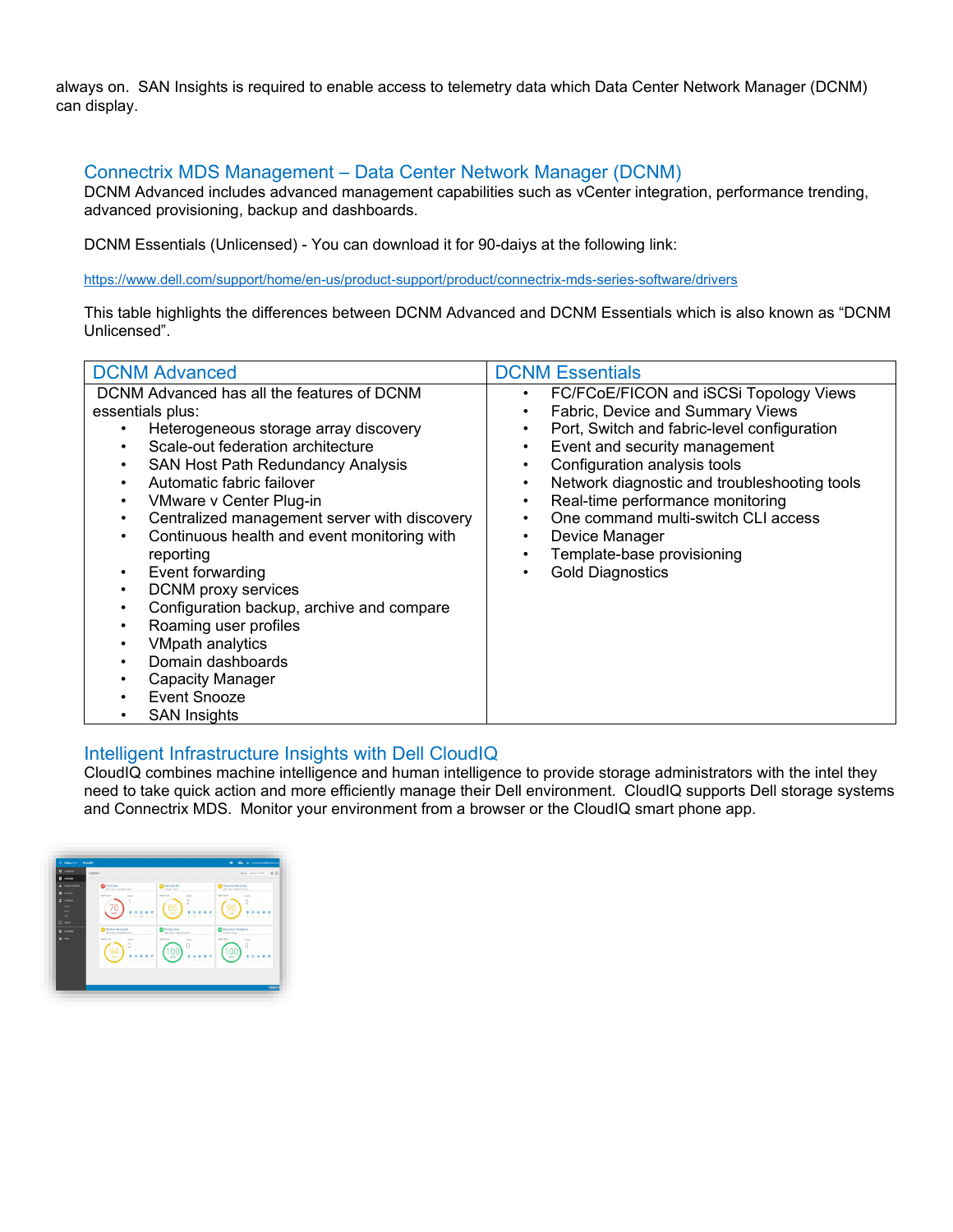| <b>MDS 9700 Enterprise Directors</b> |                                                                                                                                                                                                                                                                                                                                                                                                                                                                                                                                                                                         |
|--------------------------------------|-----------------------------------------------------------------------------------------------------------------------------------------------------------------------------------------------------------------------------------------------------------------------------------------------------------------------------------------------------------------------------------------------------------------------------------------------------------------------------------------------------------------------------------------------------------------------------------------|
| <b>System Architecture</b>           | <b>Technical Specification</b>                                                                                                                                                                                                                                                                                                                                                                                                                                                                                                                                                          |
| Essential chassis components         | MDS-9718-V3 - Base model includes six fabric modules, two supervisor modules, three fan trays and twelve<br>power supplies. An additional four power supplies can be added to insure the highest level of power<br>availability<br>MDS-9710-V2 - Base model includes three fabric modules, two supervisor modules, three fan trays, and six<br>power supplies. Additional two power supplies can be added to insure the highest level of power availability<br>MDS-9706-V2 - Base model includes three fabric modules, two supervisor modules, three fan trays and four                 |
| Switching modules                    | power supplies.<br>48-port 32 Gb/s module<br>48-port 64 Gb/s module (Note: 64Gb/s SFPs not available at this time.)<br>24/10-port SAN Extension module with FCiP                                                                                                                                                                                                                                                                                                                                                                                                                        |
| Cascade maximum                      | MDS-9718 and MDS-9718-V3 - 7<br>MDS-9710-V2 - 5<br>MDS-9706-V2 - 7                                                                                                                                                                                                                                                                                                                                                                                                                                                                                                                      |
| Virtual SANs (VSANs)                 | Up to 80 VSANs per fabric                                                                                                                                                                                                                                                                                                                                                                                                                                                                                                                                                               |
| Performance                          | 32Gb/s Fibre Channel full duplex, 10- and 40GigE                                                                                                                                                                                                                                                                                                                                                                                                                                                                                                                                        |
| Switch core                          | Non-blocking, cross bar design                                                                                                                                                                                                                                                                                                                                                                                                                                                                                                                                                          |
| <b>Buffer credits</b>                | 64Gb switching module – up to 1000 buffer credits for exceptional extensibility without the need for additional<br>licenses. With the Enterprise Package up to 16,000 buffer credits can be allocated to an individual port,<br>enabling full link bandwidth over long distances with no degradation in link utilization.<br>32Gb switching module - up to 500 per port (dedicated mode) standard and up to 8191 on individual port with<br>Enterprise Package activated<br>16Gb switching module - up to 500 per port (dedicated mode) standard and up to 4095 on individual port with |
|                                      | Enterprise Package activated                                                                                                                                                                                                                                                                                                                                                                                                                                                                                                                                                            |
| Maximum frame size                   | 2112 bytes                                                                                                                                                                                                                                                                                                                                                                                                                                                                                                                                                                              |
| Classes of service                   | Class 2, 3 and F                                                                                                                                                                                                                                                                                                                                                                                                                                                                                                                                                                        |
| <b>Fabric services</b>               | Simple Name Server, Registered State Change Notification (RSCN), Login Services, Fabric Configuration<br>Service (FCS), Broadcast, In-order delivery                                                                                                                                                                                                                                                                                                                                                                                                                                    |
| Fibre Channel port types             | Standard: E, F, FL and B<br>Enhanced: SD, ST and TE                                                                                                                                                                                                                                                                                                                                                                                                                                                                                                                                     |
| <b>Advanced functions</b>            | VSAN, IVR, PortChannel, QoS, N Port ID Virtualization                                                                                                                                                                                                                                                                                                                                                                                                                                                                                                                                   |
| Media types                          | Hot swappable enhanced Small Form Factor Pluggable (SFP+) transceivers<br>Short wave SFP+ up to 1,640 feet/500 meters<br>Longwave SFP+ up to 6.21 miles 10 km                                                                                                                                                                                                                                                                                                                                                                                                                           |
| Hot swappable components             | Switching modules, SFPs, Supervisor modules, power supplies, fan assembly and Fabric modules                                                                                                                                                                                                                                                                                                                                                                                                                                                                                            |
| Installation options                 | 19-inch Electronic industries Alliances (EIA) compliant rack or the Connectrix EC-1700 cabinet                                                                                                                                                                                                                                                                                                                                                                                                                                                                                          |
| Minimum NX-OS versions               | $MDS-9718-7.3$<br>MDS-9718-V3 - 8.4(2a)+<br>MDS-9710-V2 - 8.4(1)<br>MDS-9706-V2 8.4(1)                                                                                                                                                                                                                                                                                                                                                                                                                                                                                                  |
| Management                           | Data Center Network Manager (DCNM)                                                                                                                                                                                                                                                                                                                                                                                                                                                                                                                                                      |
| Management access                    | MDS-9718 and MDS-9718-V3 - Ethernet RJ-45; RS-232 Console CLI RJ-45<br>MDS-9710-V2 - Ethernet RJ-45; RS-232 Console CLI RJ-45<br>MDS-9706-V2 - Out-of-band 10/100/1000 Ethernet port, RS-232 serial console port                                                                                                                                                                                                                                                                                                                                                                        |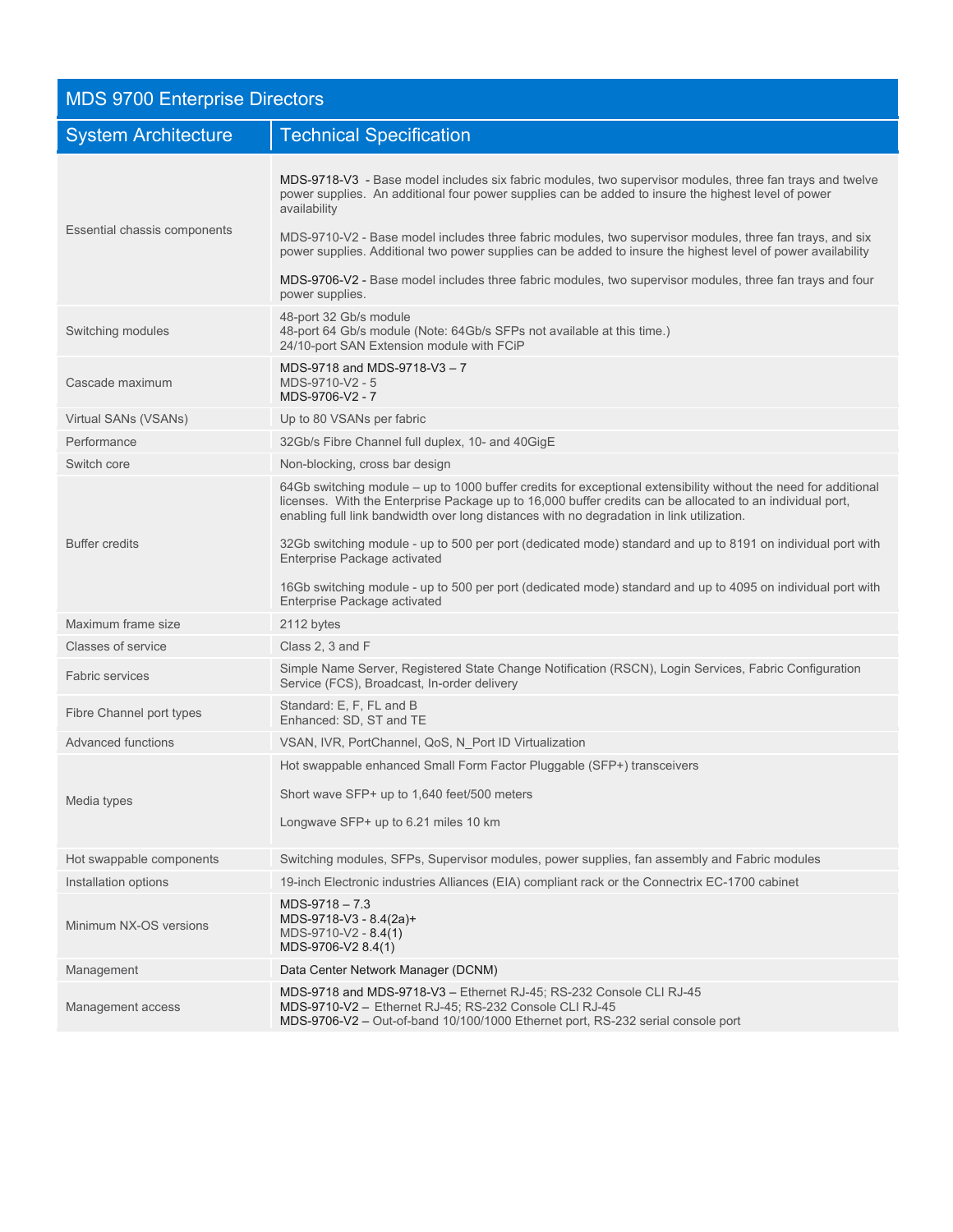| Physical specifications | MDS-9718 and MDS-9718-V3<br>Dimensions: (HxWxD) 45.25x17.3x35 inches (114.9x43.9x88.9 cm), 26RU<br>Weight: 800 pounds fully loaded (363 kg)<br>MDS-9710-V2<br>Dimensions: (HxWxD) 24.35x17.3x34 inches (61.9x43.9x86.4 cm), 14RU<br>Weight: 450 pounds fully loaded (204 kg)<br>MDS-9706-V2<br>Dimensions: (HxWxD) 15.6 x17.3x32 inches (39.62x43.9x81.3 cm), 9RU<br>Weight: 325 pounds fully loaded (147.42 kg) |
|-------------------------|------------------------------------------------------------------------------------------------------------------------------------------------------------------------------------------------------------------------------------------------------------------------------------------------------------------------------------------------------------------------------------------------------------------|
| Interoperability        | Refer to the Dell Technologies Support Matrix (ESM), E-Lab Navigator or E-Lab Navigator mobile app                                                                                                                                                                                                                                                                                                               |

| <b>MDS-9700 Enterprise Directors</b> |                                                                                                                                                                                                                                                                                                                                                                                                                                                                                                                                                                                                                                                            |
|--------------------------------------|------------------------------------------------------------------------------------------------------------------------------------------------------------------------------------------------------------------------------------------------------------------------------------------------------------------------------------------------------------------------------------------------------------------------------------------------------------------------------------------------------------------------------------------------------------------------------------------------------------------------------------------------------------|
| <b>Power and airflow</b>             | <b>Technical Specification</b>                                                                                                                                                                                                                                                                                                                                                                                                                                                                                                                                                                                                                             |
| Power supply                         | 3000W AC                                                                                                                                                                                                                                                                                                                                                                                                                                                                                                                                                                                                                                                   |
| Input voltage                        | 100 to 240v AC nominal (+/- 10% full range); 50 to 60 Hz nominal (+/-3 Hz for full range)                                                                                                                                                                                                                                                                                                                                                                                                                                                                                                                                                                  |
| Output voltage                       | 1452W 50V +/-4%/28A, 3.4 V +/-4%/15A (100 to 120V AC input). 3051W 50V +/- 4%/60A and 3.4 +/- 4%/15A<br>(200 to 240V AC input)                                                                                                                                                                                                                                                                                                                                                                                                                                                                                                                             |
| Airflow                              | MDS-9718 and MDS-9718-V3- provides 30 to 100 cubic feet per minute (CFM) total flow through each line<br>card slot depending on the line card type and the fan speed setting, With the MDS-9718 and MDS-9718-V3,<br>the original manufacturer recommends that you maintain a minimum air space of 7 inches (17.78 cm) between<br>walls, such as in a cabinet, on the side and on the top and bottom of the chassis. The chassis front air vents<br>need a clearance of 12 inches, and the back-air vents need a clearance of 36 inches from a solid obstruction<br>such as a solid wall.<br>MDS-9710-V2 $-$ front to back<br>MDS-9706-V2 $-$ front to back |

| <b>MDS-9700 Enterprise Directors</b>                      |                                        |  |
|-----------------------------------------------------------|----------------------------------------|--|
| Environmental<br>specifications                           | <b>Technical Specification</b>         |  |
| Temperature ambient operating                             | 32 to 104 degrees F (0 to 40C)         |  |
| Temperature ambient non-<br>operating                     | $-40$ to 158 degrees F $(-40$ to 70C)  |  |
| Relative humidity, ambient (non-<br>condensing) operating | 10 to 90%                              |  |
| Altitude operating                                        | $-197$ to 6500 feet ( $-60$ to 2000 m) |  |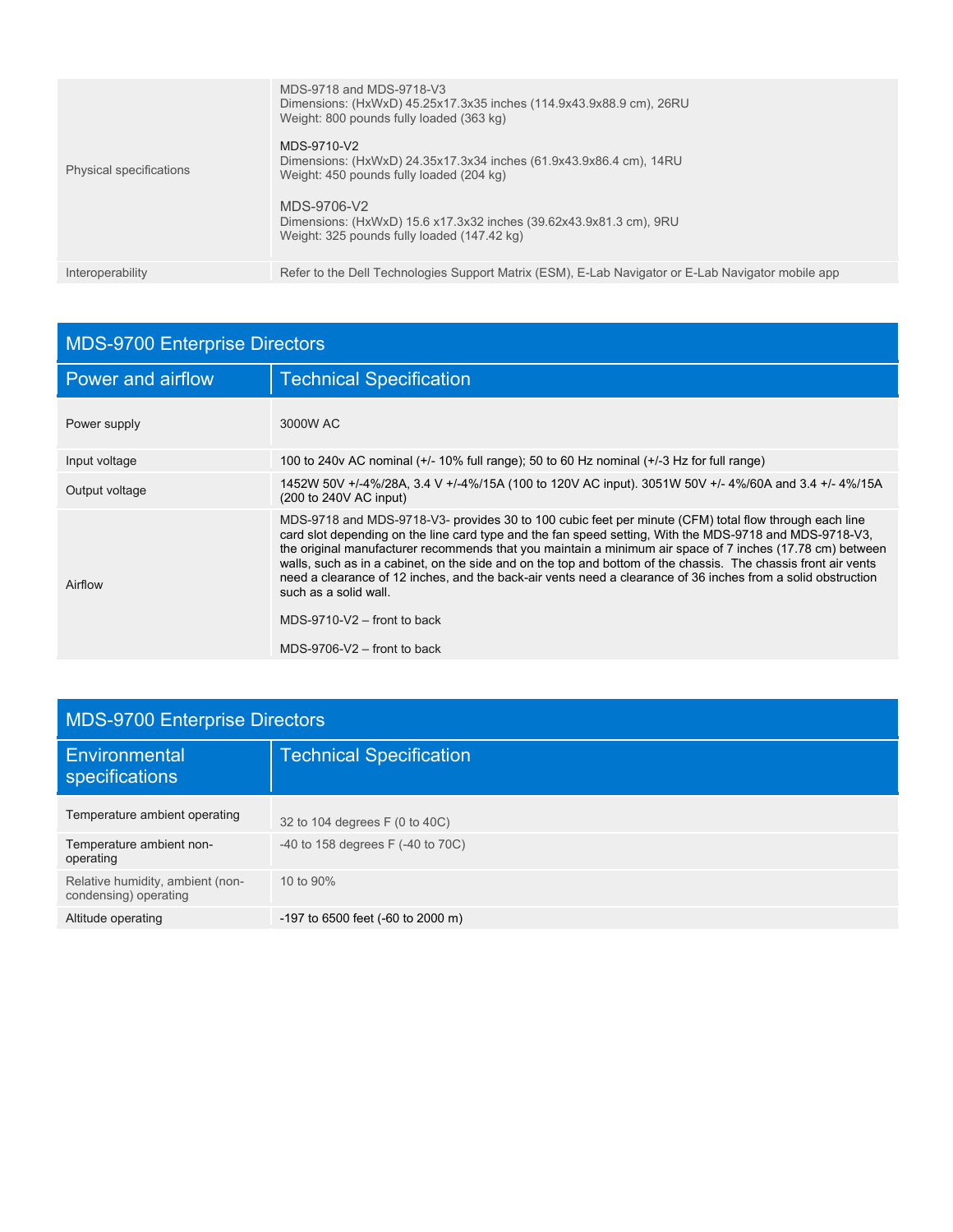| <b>MDS-9700 Enterprise Directors</b> |                                                                                                                                                                                           |  |
|--------------------------------------|-------------------------------------------------------------------------------------------------------------------------------------------------------------------------------------------|--|
| Regulatory compliance                | <b>Technical Specification</b>                                                                                                                                                            |  |
| Safety                               | <b>CE Marker</b><br><b>UL 60950</b><br>CAN/CSH - C22.2 No. 60950<br>EN 60950<br><b>AS/NZS 3260</b><br><b>IEC 60825</b><br>EN 60825<br>21CFR 1040                                          |  |
| <b>EMC</b>                           | FCC Part 15 (CFR 47) Class A<br>ICES-003 Class A<br>EN 55022 Class A<br>CISPR 22 Class A<br>AS/NZS 3548 Class A<br>EN 55024<br>EN 50082-1<br>EN 61000-6-1<br>EN 61000-3-2<br>EN 61000-3-3 |  |
| <b>FIPS</b>                          | <b>FiPS Certified</b><br><b>FIPS 140-2 Level 2</b>                                                                                                                                        |  |

| <b>MDS-9700 Enterprise Directors</b> |                                |
|--------------------------------------|--------------------------------|
| Network security                     | <b>Technical Specification</b> |

- Per VSAN RBAC using RAIDUS and TACACS+-based authentication, authorization and accounting (AAA) functions
- VSAN Fabric Isolation
- Intelligent packet inspection at port level
- Fibre Channel Security Protocol (FC-SP) from host-to-switch and switch-to-switch authentication
- Secure File Transfer Protocol (SFTP)
- Secure Shell Version 2 (SSHv2) with Advanced Encryption Services (AES)
- Simple Network Management Protocol version 3 (SNMPv3) with Advanced Encryption Services (AES)
- Other built-in security: Control plane security, logical unit number (LUN) zoning and read-only zones, hardware enforced zoning and broadcast zones, management access FIPS 140-2 compliance. Other enhanced security features are available in the Enterprise Package.

# MDS-9700 Enterprise Directors

Availability **Technical Specification** 

Redundant, hot-swappable supervisor modules Redundant, hot-swappable fabric modules Hot swappable switching modules and hot swappable SFP+ optics

Redundant AC Input Redundant, hot-swappable power supplies and fans

Online, non-disruptive software upgrades and activation Non-disruptive subsystem maintenance

Stateful supervisor module failover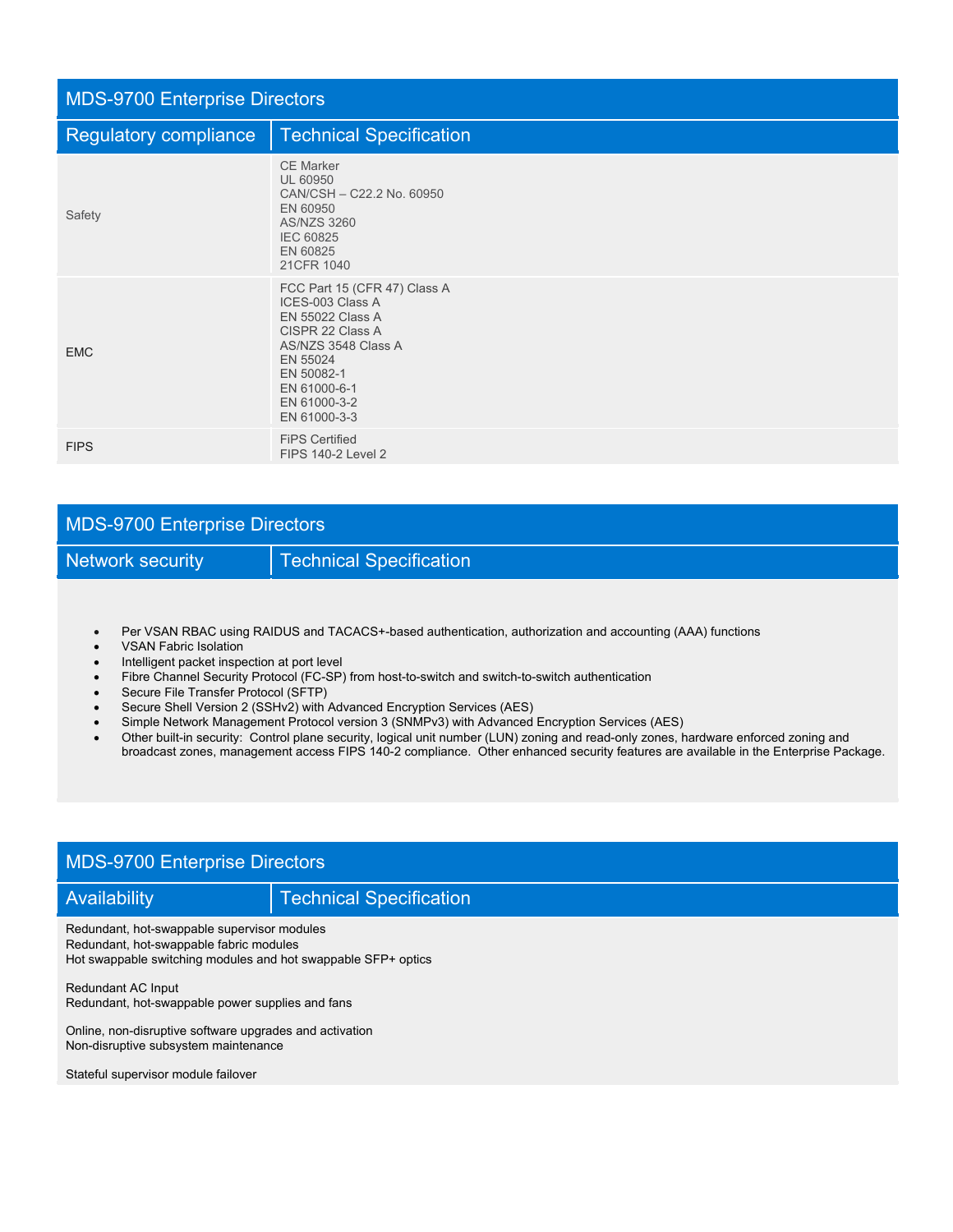Stateful process restart

E-mail home capability with DCNM 7.2.3+

Fabric-based multipathing

Per-VSAN fabric services

Online diagnostics

Port tracking

Virtual Routing Redundancy Protocol (VRRP)



Dell Technologies Services Plan, deploy, manage and support IT transformation with our top-rated services

### **Consulting**

Dell Technologies Consulting Services provides industry professionals with a wide range of tools and the experience you need to design and execute plans to transform your business.

### **Deployment**

Accelerate technology adoption with ProDeploy Enterprise Suite. Trust our experts to lead deployments through planning, configuration and complex integrations.

#### **Management**

Regain control of operations with flexible IT management options. Our Residency Services help you adopt and optimize new technologies and our Managed Services allow you to outsource portions of your environment to us.

#### **Support**

Increase productivity and reduce downtime with ProSupport Enterprise Suite. Expert support backed by proactive and predictive artificial intelligence tools.

### **Education**

Dell Technologies Education Services help you develop the IT skills required to lead and execute transformational strategies. Get certified today.

Learn more at [DellTechnologies.com/Services](http://www.delltechnologies.com/Services)